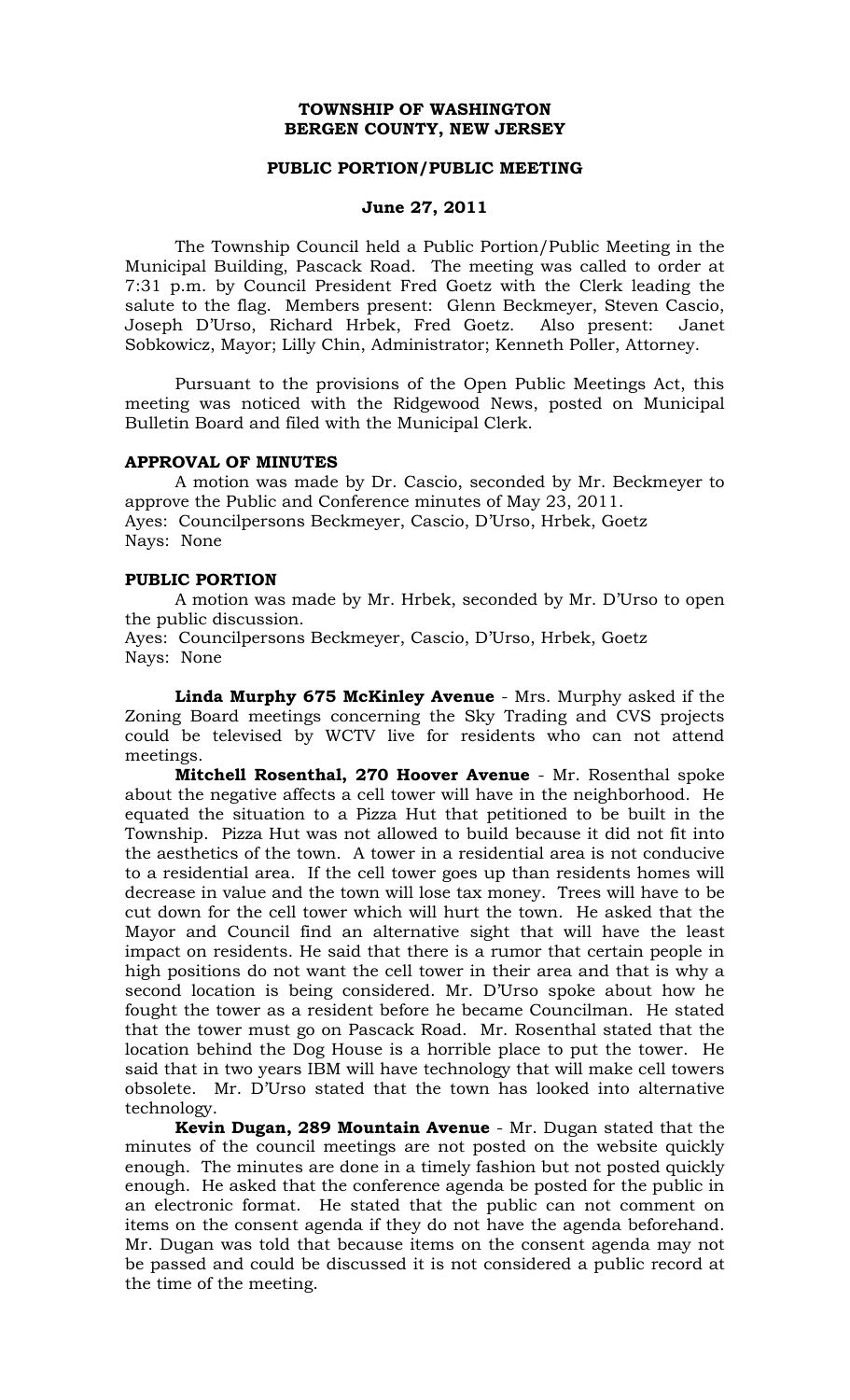**Bob Bruno, 697 Hillcrest Road** - Mr. Bruno asked about proposals the town received to fix the fence on the school path. Mrs. Chin stated that only one proposal came in. Mayor Sobkowicz said that two came in but they were not comparable. Mr. Bruno asked why no one responded to give estimates for the fence repair job and Mrs. Chin stated that it is hard to find a company to do the work. Mr. Bruno stated that he has not gotten a response to a two part email that he sent concerning the budget. Mrs. Do stated that she has the report that is being requested but did not mail it out because it involved a fee. She said that OPRA includes only documents that already exist that can be given out. The Mayor stated that the other request is very involved and is being worked on. The Mayor spoke about why she needed to hire three new officers to cover shifts without giving out so much overtime. Mr. Bruno stated that there should be a cost analysis to show the numbers to justify the new hires. Mr. Goetz stated that the council would have liked to have seen the analysis also. Mr. Bruno said that he felt that the Mayor's explanation did not make sense. The Mayor stated that another policeman will be leaving soon. Mr. D'Urso said that he and the other council members worked on options to save money and man power involving shared services but the new police officers and new dispatchers were hired before the council could implement another option. The council had suggested that there should be two new police officers hired and two dispatchers. The Mayor hired three police officers and two dispatchers. Mr. Bruno said that he hoped that the new police hires will relieve the overtime and save the town money. Mr. Bruno spoke about the soil fill that was brought into the back of the property of the white house on the corner of Washington Avenue and Pascack Road. Mrs. Ozment said that she researched the project and that appears the owner of the property did obtain certain permits only to do the project. The Chief Code Official and Code Officer will need to follow up. The Mayor said she is asking the engineer to check into the situation. The Code Officer receives a stipend and reports to the administrator. Dr. Cascio asked that dangerous portions of the school path fence be taken down by the DMF before school begins in September.

**Gerry Brown, 559 Jackson Avenue** - Mr. Brown asked about the town tree ordinance. He asked if there is also an ordinance concerning residents who purposely kill trees. He showed pictures of the dead and dying trees behind the white house at the corner of Washington Avenue and Pascack Road. He said that he came before the Mayor and Council a year ago concerning the illegal dumping of fill in the back of the corner property. He warned the town then that the owner of the property is going to kill the trees with the fill and now the trees are dead. Mr. Brown stated that he will be at the next council meeting and hopes that the Code Enforcement Officer will have fined the owner of the property and the town will have taken steps to make the owner comply with the town ordinances.

**Gary Pinke, 265 Hoover Avenue** - Mr. Pinke spoke about the proposed cell tower and his desire to have it built somewhere that would not be visible to residents along Pascack Road. He suggested the High School or sports fields.

**Mr. Snyde, 91 Windsor Circle** - Mr. Snyde said that there were about 150 people at the zoning board meeting on June 21. He said that he has recently seen a serious accident on the corner of Pascack Road and Washington Avenue. He also witnessed flooding on a recent night of heavy rains. He stated that traffic at the intersection will impede emergency volunteers if the CVS and Sky Trading are allowed to be built.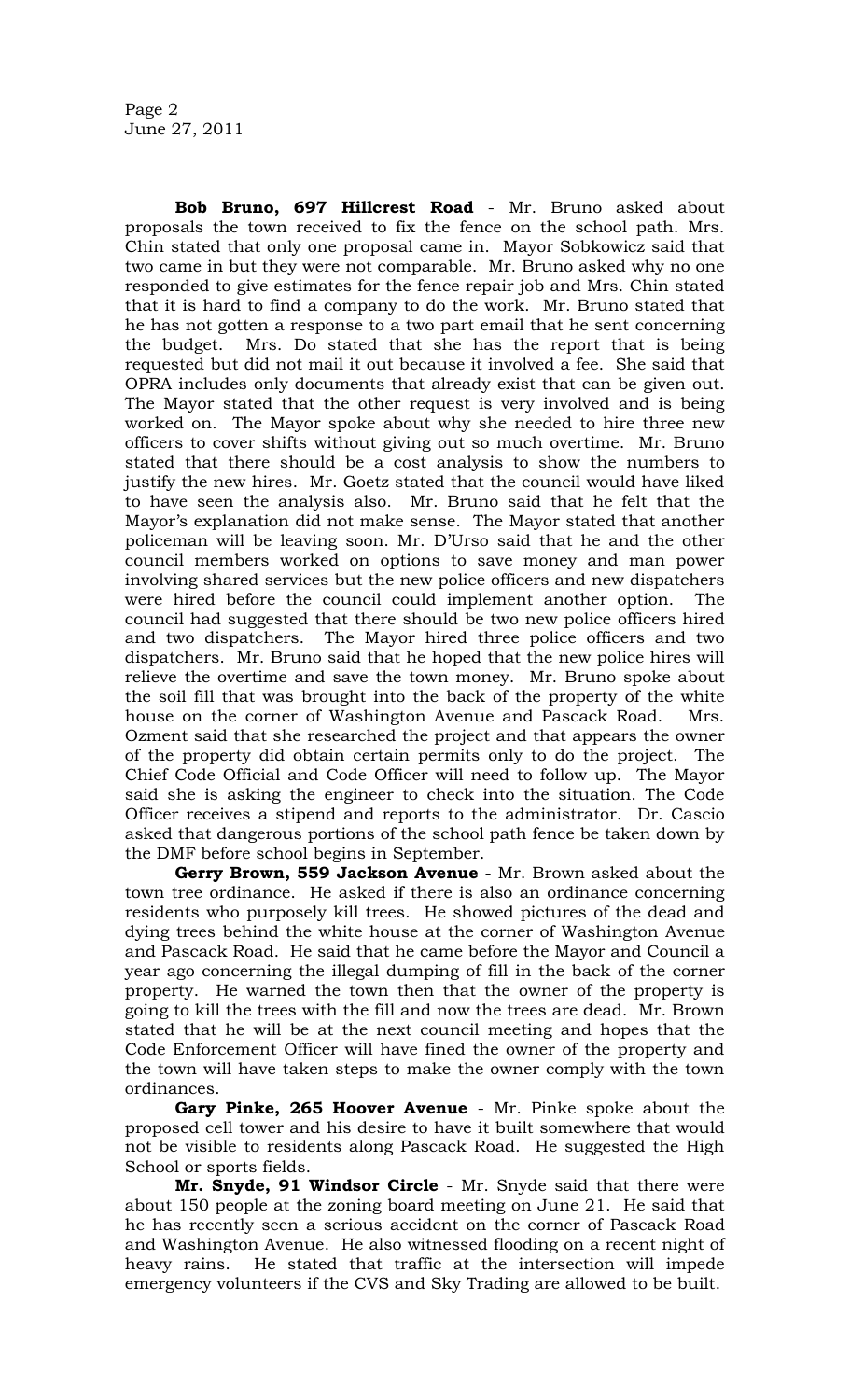Page 3 June 27, 2011

He spoke about the back yard of the corner house of Pascack Road and Washington Avenue and the condition of the ground around the trees. Mr. Goetz said that if anyone sees anything going on that is questionable on the properties across from Season's to call the police. Mr. Snyde asked about the cell tower and was told that it will be discussed in the conference session. He stated for the record that the citizens of the Township are invited to a meeting on July 14 at the Knights of Columbus to discuss the proposed CVS and Sky Trading applications.

**Elizabeth Leahy, 275 Wilson Avenue** - Mrs. Leahy asked if any additional sites were being looked at in the Township for the cell tower. Mr. Poller explained the events that have transpired, the tower sizes that have been considered, the different types of technology that was investigated and sites in which to build the tower. In the end, the town has been told by the cell carrier that the only location suitable is on Pascack Road in the general area of town hall. He spoke about the talks that took place with carriers asking for a tower with the least amount of impact to the area. He said that Mr. D'Urso suggested a possible alternative spot behind the Dog House and Verizon has determined that the spot is suitable. Mr. D'Urso stated that there is still an application for a cell tower at the tennis club and if the town does not agree to a location and does not begin work on a cell tower soon there will be a lawsuit against the town and the town would stand to lose any control of where towers are placed within the town limits. Mr. D'Urso said that no matter where the tower goes it will affect homes. He spoke about the cell tower pole on the GSP.

**Arthur Knox, 353 Jackson Avenue** - Mr. Knox spoke about the DMF trucks that are killing trees because they are kept idling in the parking lot of the municipal complex along the fence. He said that he will take his complaints to the Code Enforcement Official. Mayor Sobkowicz stated that Chris Riedel will try to alleviate the problem of the trucks.

**Sandy Phillips, Hudson Avenue** - Mrs. Phillips asked if a decision has been made by council about the cell tower. Then she asked if the application also had to go in front of the planning board. Mr. Poller said that the planning board will have input on the cell tower, specifically site plan approval. Mrs. Phillips said that she is confused about the town's form of government. Mr. Poller explained the Faulkner strong mayor form of government. She said that she is not sure it is working.

**Michael Ullman, 2 Clark Avenue** - Mr. Ullman asked what the status is on the house that is being built on Van Emburgh Avenue, near Clark Avenue. He stated that the silt fence is in disrepair as well as other problems. No one is working on the house and it poses a dangerous situation, especially when it rains. Mrs. Chin said that Mr. Azzolina is working on the problem. Mayor Sobkowicz stated that there are several problem streets in town. Mr. Ullman said that he has brought this issue to council meetings since February 2010. He said that there is a town ordinance that could put a lien on the property and do what needs to be done. He asked that something be done. Mr. Hrbek stated that if the debris is going into the storm sewers than there will be flooding issues as a result. He asked that a camera be placed in the pipes to see if there are any blockages. Mr. Beckmeyer said that the county should be notified. They have the resources and clout to get things resolved quickly. Mr. Ullman spoke about an issue that he became aware of a situation concerning an employee of the Township and extended sick time. He questioned the town's policies on matters of this nature and the Mayor responded that she changed the town's policies last year and employees can bank up to five sick days per year.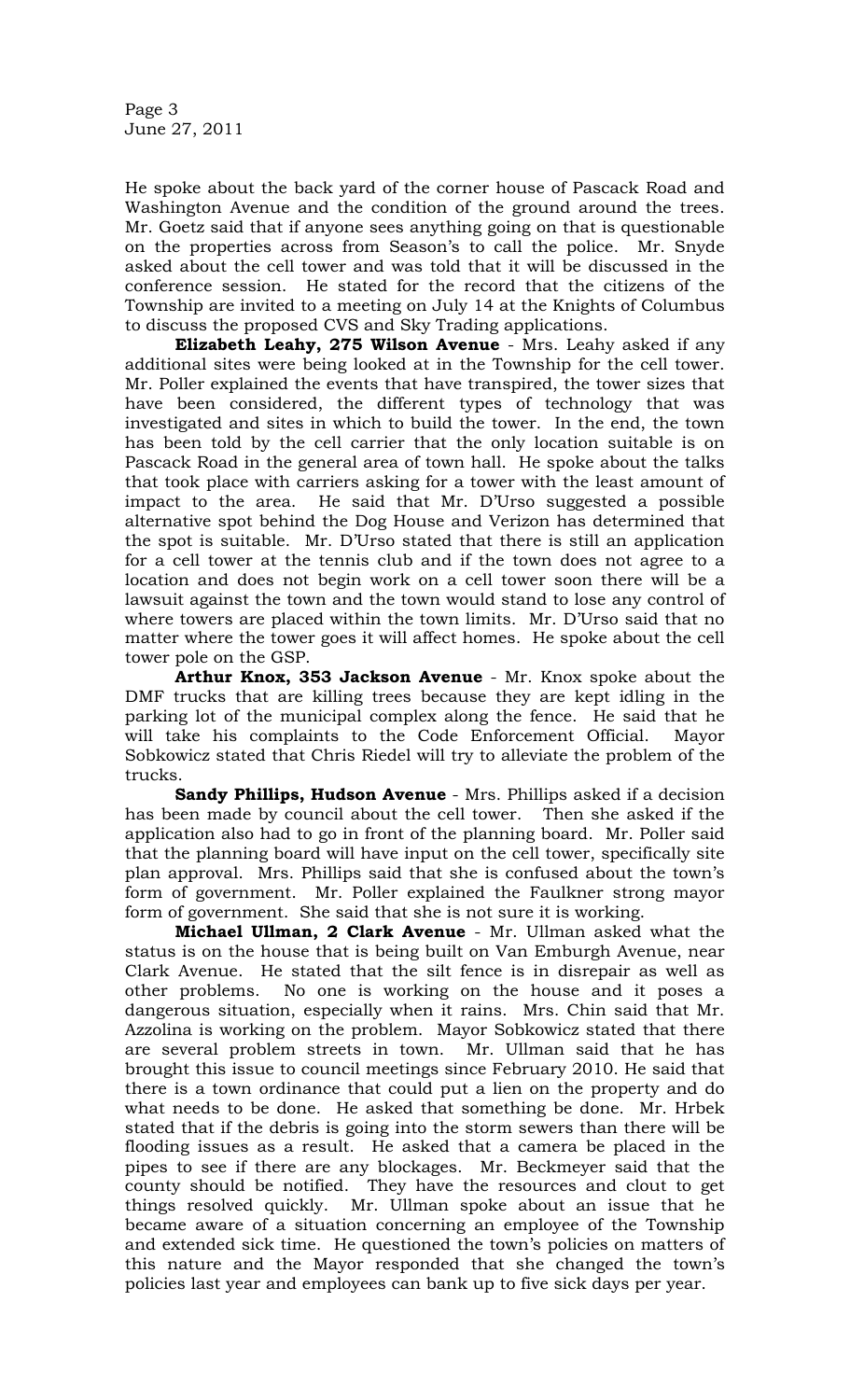Page 4 June 27, 2011

She is allowing the employee unpaid sick time. Mr. Goetz stated that the new policies that Mayor Sobkowicz put into a new personnel manual was not voted on by council and therefore it is not official. Mr. Ullman asked specifically what policy the Mayor is using in the current situation. She stated that she is trying to make employees more accountable. Mr. Ullman asked if vendors are being paid in a timely fashion since the topic is on the conference agenda each month. He asked why the town does not have a purchasing manual or policy in place. Mrs. Chin stated the town goes out for two quotes for anything over \$1,200 and that is the policy. Mrs. Chin said that certain accounts have circumstances that hold up payments at times. Mr. Goetz stated that he has heard from people that the town does not pay bills in a timely manner. There are no checks and balances because the purchasing agent is supposed to answer to the administrator, who is, in this town, the same person. Dr. Cascio stated that there should be improved policies and procedures put in place going forward. Mr. Poller stated that the town follows bidding laws. Requisitions need to be made for expenditures. Procedures and policies are in place, although they are not written. A discussion ensued regarding the payment of vendors and the need for employees to put in requisitions.

A motion was made by Mr. Hrbek, seconded by Mr. D'Urso to close the public discussion.

Ayes: Councilpersons Beckmeyer, Cascio, D'Urso, Hrbek, Goetz Nays: None

# **ORDINANCE**

The Clerk read Ordinance 11-12 entitled: AN ORDINANCE PROVIDING HOURS OF OPERATION FOR RETAIL BUSINESSES.

A motion was made by Dr. Cascio, seconded by Mr. D'Urso to introduce and pass Ordinance 11-12 at second reading by title.

Ayes: Councilpersons Beckmeyer, Cascio, D'Urso, Hrbek, Goetz Nays: None

The following resolution was presented and adopted on a motion by Mr. D'Urso, seconded by Dr. Cascio.

Ayes: Councilpersons Beckmeyer, Cascio, D'Urso, Hrbek, Goetz Nays: None

BE AND IT IS RESOLVED, by the Township Council of the Township of Washington that Ordinance No. 11-12 entitled: AN ORDINANCE PROVIDING HOURS OF OPERATION FOR RETAIL BUSINESSES be read on second reading and the public hearing be held thereon pursuant to law.

A motion was made by Mr. D'Urso, seconded by Dr. Cascio to open the public hearing.

Ayes: Councilpersons Beckmeyer, Cascio, D'Urso, Hrbek, Goetz Nays: None

**David Snyde, 91 Windsor Circle** - He stated that the hours of operation for business will impact the town. He said that the town should be cognizant of what time all the businesses could close. He said that the council discussed 10 p.m., then 11 p.m. and finally 12 a.m. He suggested that the Council set the time earlier to help bring back the character of the town. Feels that staying open later could be a problem. Mr. Goetz said that if the town regulates too early of a closing time, that it could be actionable. Said that the time could always be amended at a later date if there are problems.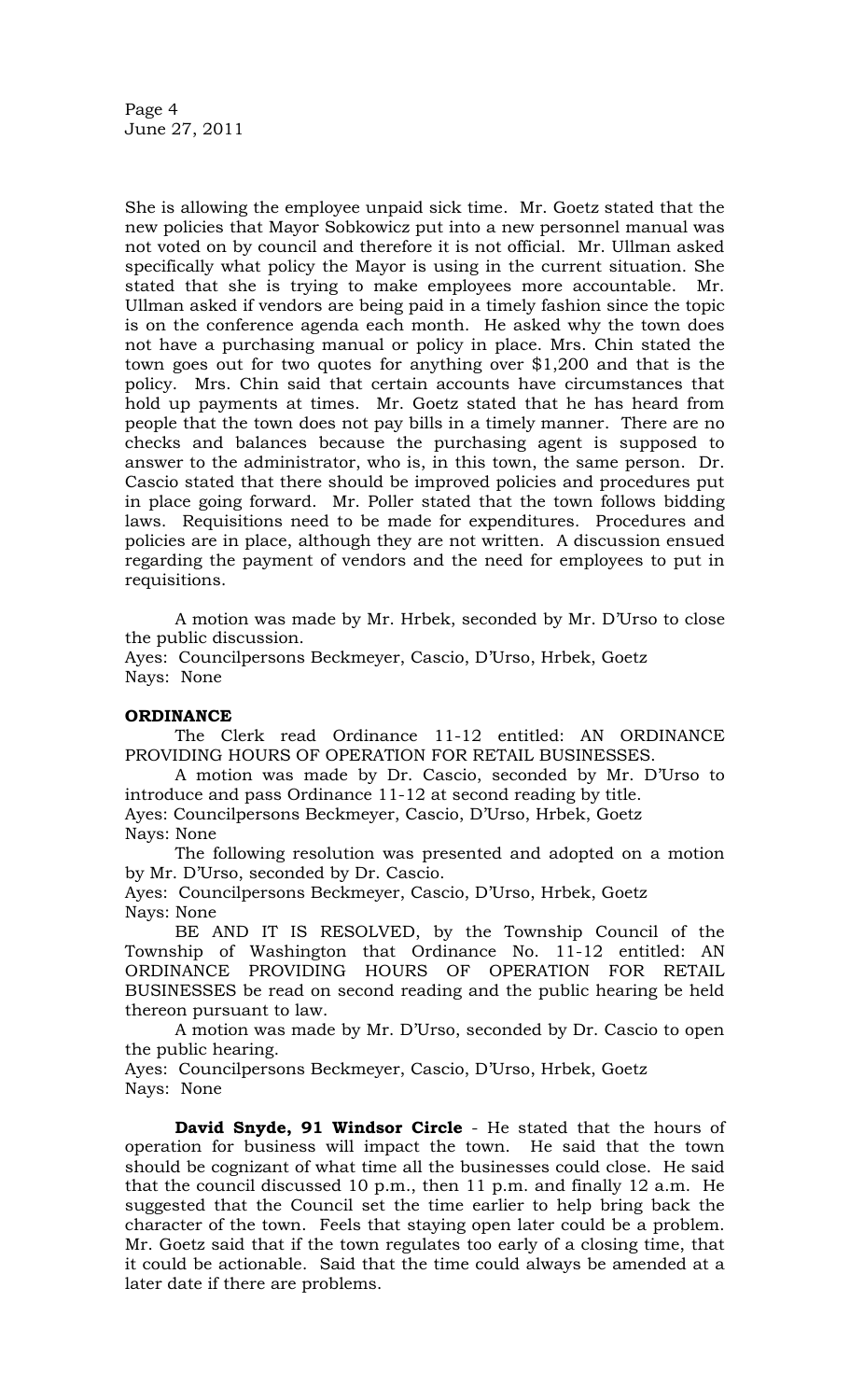There being no more comments or question a motion was made by Mr. Hrbek, seconded by Mr. Beckmeyer to closed the public portion Ayes: Councilpersons Beckmeyer, Casio, D'Urso, Hrbek, Goetz Nays: None

A motion was made by Mr. D'Urso, seconded by Dr. Cascio to pass Ordinance 11-12 at second and final reading, submit same to the Mayor for her approval and thereafter be published according to law. Ayes: Councilpersons Beckmeyer, Cascio, D'Urso, Hrbek, Goetz Nays: None

The Clerk read Ordinance 11-13 entitled: AN ORDINANCE MODIFYING THE TABLE OF ORGANIZATION OF THE POLICE DEPARTMENT OF THE TOWNSHIP OF WASHINGTON AND PROVIDING FOR OTHER CHANGES THEREIN.

A motion was made by Mr. Hrbek, seconded by Mr. Beckmeyer to introduce and pass Ordinance 11-13 at first reading by title. Ayes: Councilpersons Beckmeyer, Cascio, D'Urso, Hrbek, Goetz. Nays: None

The following resolution was presented and adopted on a motion by Mr. D'Urso, seconded by Mr. Beckmeyer.

Ayes: Councilpersons Beckmeyer, Cascio, D'Urso, Hrbek, Goetz Nays: None

WHEREAS, Ordinance No.11-13 entitled: AN ORDINANCE MODIFYING THE TABLE OF ORGANIZATION OF THE POLICE DEPARTMENT OF THE TOWNSHIP OF WASHINGTON AND PROVIDING FOR TOERH CHANGES THEREIN was introduced and passed at first reading by title at a meeting of the Township Council of the Township of Washington on the 27th day of June 2011.

NOW, THEREFORE, BE IT RESOLVED, that further consideration for final passage and public hearing of said ordinance shall be held on the  $11<sup>th</sup>$  day of July, 2011 at 7:30 o'clock in the evening, prevailing time, or as soon thereafter as said matter can by reached in the Municipal Building, Pascack Road, Township of Washington, NJ at which time and place all persons who may be interested will be given an opportunity to be heard concerning said ordinance;

BE IT FURTHER RESOLVED, that the Township Clerk is authorized to advertise in the Ridgewood News a newspaper circulated in this Township, the introduction and notice of further consideration for final passage and public hearing of this ordinance as required by law. Ayes: Councilpersons Beckmeyer, Cascio, D'Urso, Hrbek, Goetz Nays: None

# **CONSENT AGENDA**

The Consent Agenda was presented and adopted on a motion by Dr. D'Urso, seconded by Mr. Beckmeyer. Ayes: Councilmen Beckmeyer, Cascio, D'Urso, Hrbek, Goetz. Nays: None

WHEREAS, certain Federal funds are potentially available to the County of Bergen under Title l of the Housing and Community Development Act of 1974, as amended, and the HOME Investment Partnership Act of 1990, as amended; and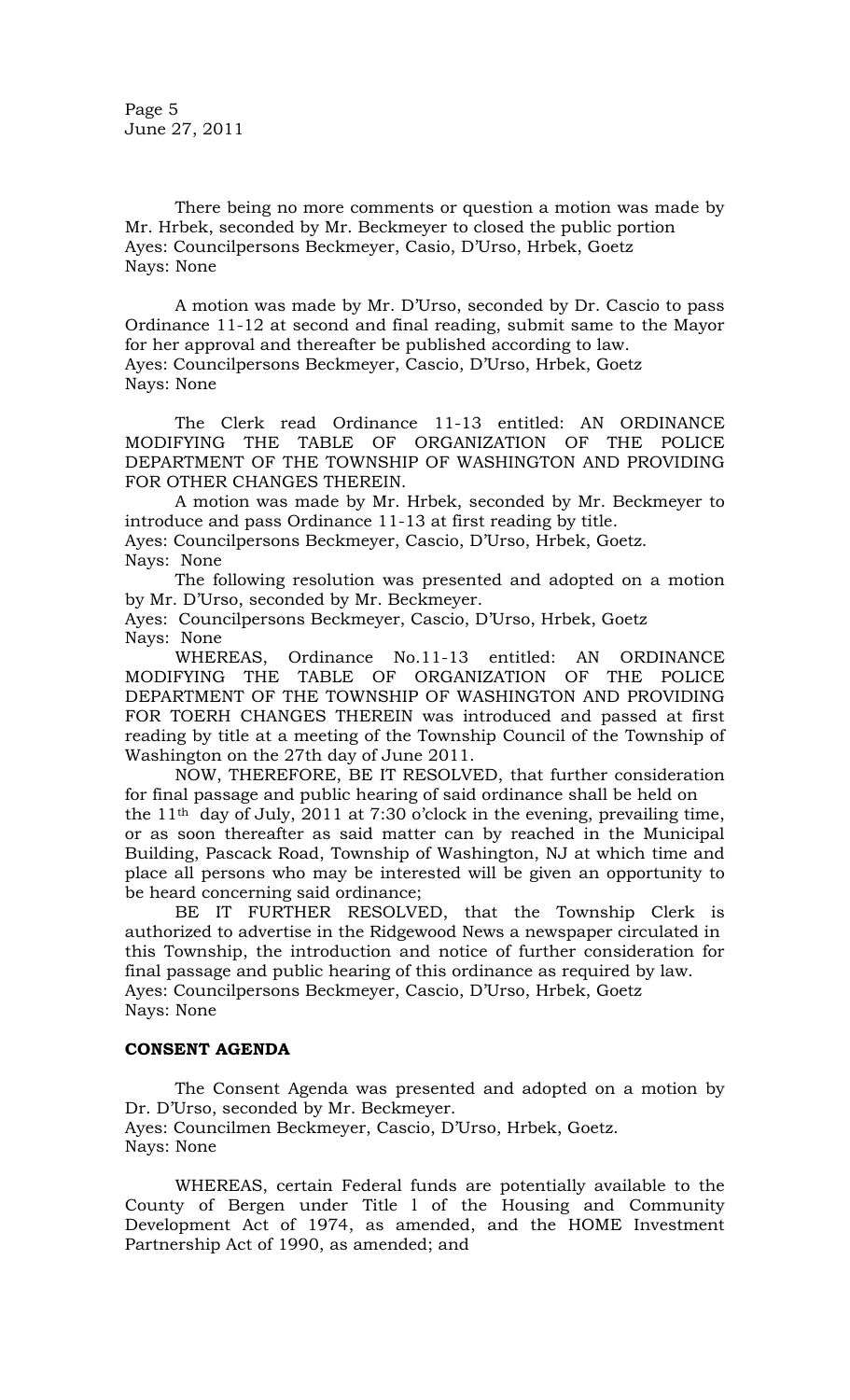Page 6 June 27, 2011

WHEREAS, the current Interlocal Services Agreement contains an automatic renewal clause to expedite the notification of the inclusion process; and

WHEREAS, by July 8, 2011, each municipality must notify the Bergen County Division of Community Development of its intent to continues as a participant in the Urban County entitlement programs notes above; and

WHEREAS, it is in the best interest of the Township of Washington and its residents to participate in said programs; and

NOW, THEREFORE, BE IT RESOLVED that the Mayor and Council of the Township of Washington hereby notifies the Bergen County Division of Community Development Block Grant Program and the HOME Investment Partnership Act Program for the Program Years 2012, 2013, 2014 (July 1, 2012 – June 30, 2015); and

BE IT FURTHER RESOLVED, that a copy of this resolution be forwarded to the Bergen County Division of Community Development no later than July 8, 2011.

WHEREAS, Avinoam & Daniella Efrain posted engineering escrow on premises known as Block 4507, Lot 34, 102 Walnut Street; and

WHEREAS, the Construction Code Official has issued approval dated June 16, 2011, C.O. No. 10-376; and

WHEREAS, there are no outstanding invoices due the Township Engineer as per his letter dated June 15, 2011.

NOW, THEREFORE, BE IT RESOLVED, that the Township Treasurer of the Township of Washington is authorized to refund the balance of the escrow money in the amount of \$216.00 to the above.

WHEREAS, Frank and Sharon Perrotta posted engineering escrow on premises known as Block 2507, Lot 3, 40 Gabriel Way; and

WHEREAS, this project falls within the guidelines of no Certificate of Acceptance nor a Certificate of Occupancy be required;

WHEREAS, there are no outstanding invoices due the Township Engineer as per his letter dated June 22, 2011.

NOW, THEREFORE, BE IT RESOLVED, that the Township Treasurer of the Township of Washington is authorized to refund the balance of the escrow money in the amount of \$608.00 to the above.

WHEREAS, Christopher and Denise Collova posted engineering escrow on premises known as Block 2316, Lot 14, 951 Garibaldi Place; and

WHEREAS, the Construction Code Official has issued approval dated June 15, 2011, C.A. No. 10-119; and

WHEREAS, there are no outstanding invoices due the Township Engineer as per his letter dated June 9, 2011.

NOW, THEREFORE, BE IT RESOLVED, that the Township Treasurer of the Township of Washington is authorized to refund the balance of the escrow money in the amount of \$517.00 to the above.

WHEREAS, an application has been filed for a Person to Person Transfer of Plenary Retail Consumption License Number 0266-33-001- 005, heretofore issued to CB Washington TWSP, LLC for premises located at 95 Linwood Avenue, Township of Washington, New Jersey;

WHEREAS, the submitted application form is complete in all respects, the transfer fees have been paid, and the license has been properly renewed for the current license term;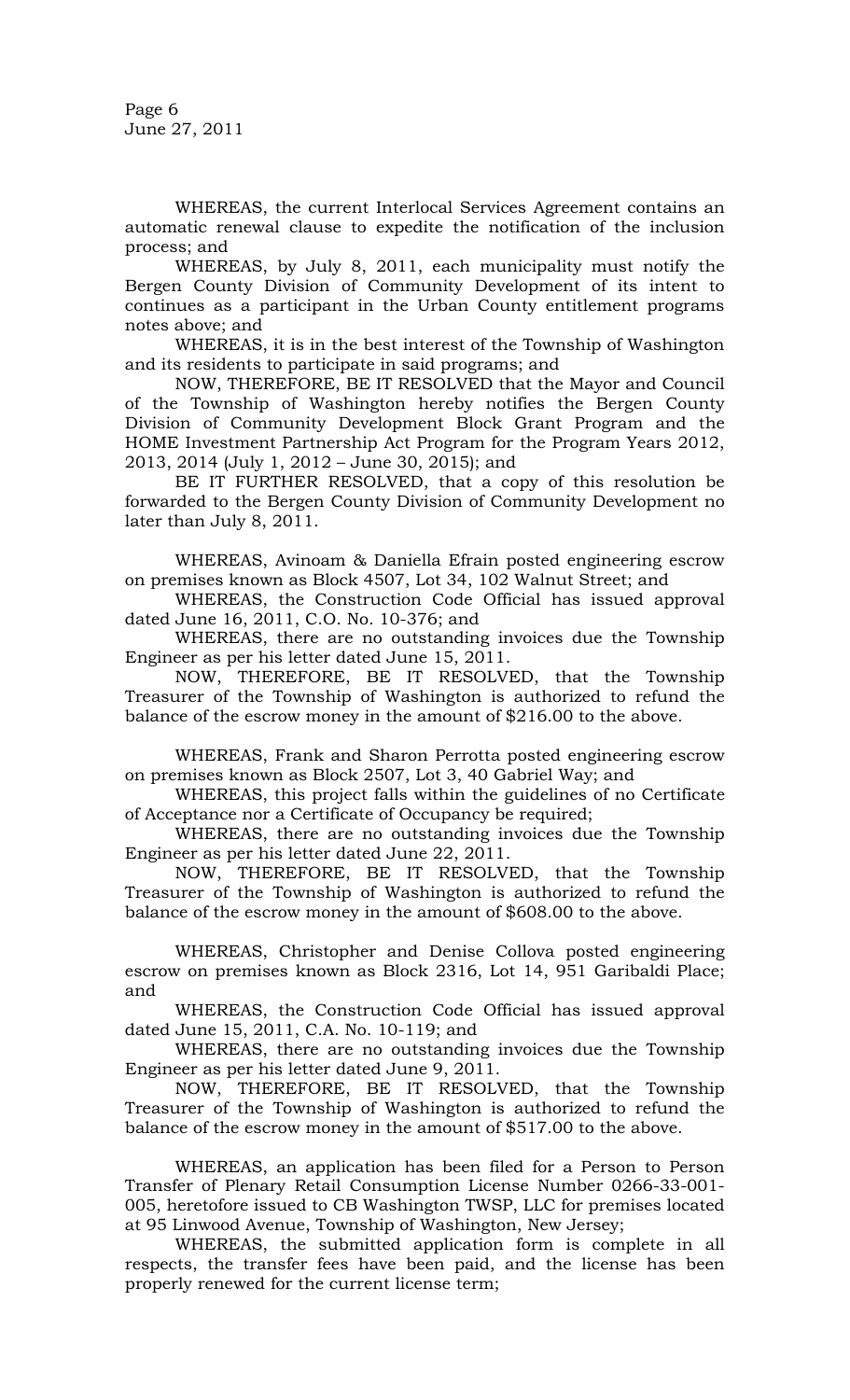Page 7 June 27, 2011

WHEREAS, the applicant is qualified to be licensed according to all standards established by Title 33 of the New Jersey Statutes, regulations promulgated thereunder, as well as pertinent local ordinances and conditions consistent with Title 33;

WHEREAS, the applicant has disclosed and the issuing authority reviewed the source of all funds used in the purchase of the license and the licensed business and all additional financing obtained in connection with the license business;

NOW, THEREFORE, BE IT RESOLVED, that the Township of Washington Governing Body does hereby approve, effective July 1, 2011, the transfer of the aforesaid Plenary Retail Consumption License to CB Washington TWSP, LLC and does hereby direct the Township Clerk to endorse the license certificate to the new ownership as follows: "This license, subject to all of its terms and conditions is hereby transferred to CB Washington TWSP, LLC effective July 1, 2011.

BE AND IT IS RESOLVED, by the Township Council of the Township of Washington that the following Plenary Retail Consumption License renewal for one year, effective July 1, 2011 be and is hereby approved:

CB Washington TWSP, LLC

95 Linwood Avenue

0266-33-001-005

BE IT FURTHER RESOLVED, that the following Plenary Retail Distribution License renewal for one year, effective July 1, 2011 be and is hereby approved:

Township Liquors, Inc. 309 Pascack Road 0266-44-006-008

BE IT FURTHER RESOLVED, by the Township Council of the Township of Washington that the Municipal Clerk be and is hereby authorized to sign and deliver the respective licensing certificates on behalf of the Township of Washington.

WHEREAS, the Township of Washington has entered into a three year Cooperative Agreement with the County of Bergen as provided under the Interlocal Services Act NSA 40A:8A-1 et. seq. and Title I of the Housing and Community Development Act of 1974; and

WHEREAS, said Agreement requires that the Governing Body appoint a representative and alternate and that the Chief Executive Officer name a representative and alternate for the term of one year coinciding with fiscal year July 2, 2011 through June 30, 2012.

NOW, THEREFORE, BE IT RESOLVED, that the Governing Body hereby appoints Glenn Beckmeyer as its representative and Joseph D'Urso as its alternate to participate on the Community Development Committee; and

BE IT FURTHER RESOLVED, that Lilly Chin is hereby appointed as the representative from the Chief Executive Officer and Cathy Sabol, as her alternate with consent of the Governing Body.

Mary Ann Ozment, Township

\_\_\_\_\_\_\_\_\_\_\_\_\_\_\_\_\_\_\_\_\_\_\_\_\_\_\_\_\_\_\_\_\_\_\_\_

\_\_\_\_\_\_\_\_\_\_\_\_\_\_\_\_\_\_\_\_\_\_\_\_\_\_\_\_\_\_\_\_\_\_\_\_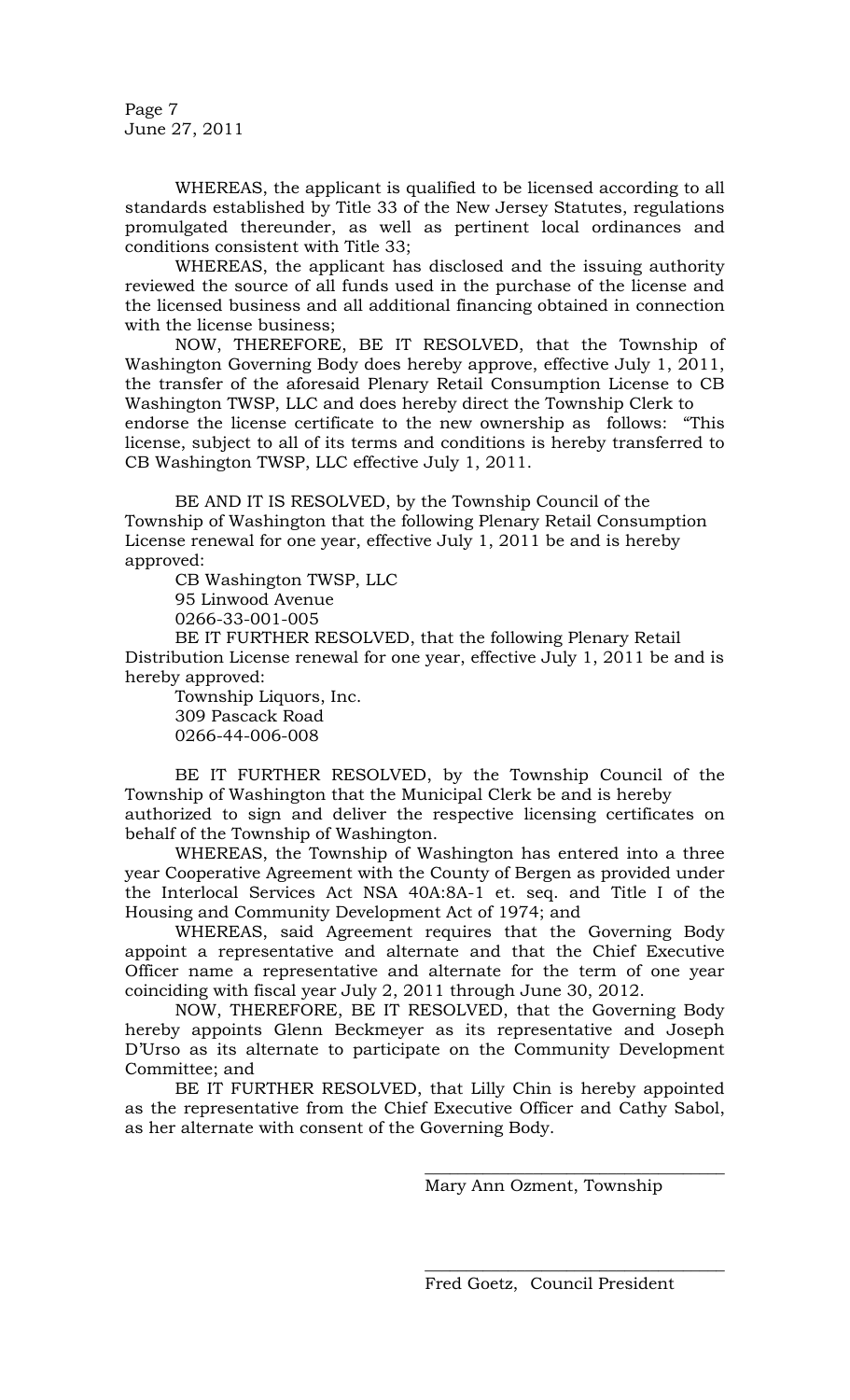# **TOWNSHIP OF WASHINGTON BERGEN COUNTY, NEW JERSEY CONFERENCE PORTION/PUBLIC MEETING June 27, 2011**

Members present: Glenn Beckmeyer, Steven Cascio, Joseph D'Urso, Richard Hrbek, Fred Goetz. Absent: None. Also Present: Janet Sobkowicz, Mayor; Lilly Chin, Acting Administrator. Kenneth Poller, Attorney.

# **PRIORITY**

**Community Develop Representative** - Mayor and Council agreed and voted on representatives to the Community Development Program. Lilly Chin and Glenn Beckmeyer are the town representatives with Kathy Sabol and Joseph D'Urso as alternates.

A motion was made by Dr. Cascio, seconded by Mr. D'Urso to approve the choices.

Ayes: Councilmen Beckmeyer, Cascio, D'Urso, Hrbek, Goetz. Nays: None.

Mr. Beckmeyer spoke about a county wide storm water drainage project meeting that he will be attending for another borough. He will get more information about the program.

**RFQ Ordinance** - Mr. Goetz stated that most towns in the area have a policy in place and use RFQ's. He spoke about the sample forms that Mayor and Council had to look at. Mr. Hrbek said that he has seen instances where a council and mayor disagreed on professionals and work was not able to get done due to arguing. He spoke about the potential for problems. Mr. Goetz said that the process could be in place with specifics so that the guidelines are definite. Renewal and reappointments were discussed. Having a list of professionals to be considered needs to done by December so that there is no wasted time in the beginning of the year. A simple policy needs to be put in place. Selection of positions was discussed and it was pointed out that the auditing appointment was Council's choice. Mr. Hrbek stated that there have been times that council and mayor have disagreed in the past over different issues and it took a long time to resolve the issues. He did not want to see the hiring of professionals to become a series of long term arguments. The town should not have to go through a process each year. If the town becomes dissatisfied with a professional then it can go through the process of looking for a new one. Mr. Beckmeyer stated that there is a policy in Rutherford that works well for the municipality and gave examples. Mr. Goetz asked that whether the municipality stays with non fair and open or changes to fair and open, simple policies need to be put in place. Discussions of current professionals need to be discussed beginning October.

**New QPA Law** - A discussion ensued about a letter being worked on by Mayor Sobkowicz and Mr. Poller, it will be discussed more at the next council meeting.

**VFW Use** - Town Planner, Mr. Slachetka gave an overview of the property and its possible use for affordable housing. A new structure will need to fit into the neighborhood. The planning board will have significant control over the property and COAH looks at the project and sees that the town is moving forward with its commitments. Mr. Slachetka spoke about a group home as an example. Most of the site is now impervious coverage. It can be made more conforming than it is now. There are no LEEDS requirements. Good quality, energy efficiency is encouraged. Solar panels are possible but may be cost prohibitive. The COAH credit criteria were described. A list of approved organizations in need of area to develop is easily accessible. Cost of construction is provided by the organization selected through state funding or other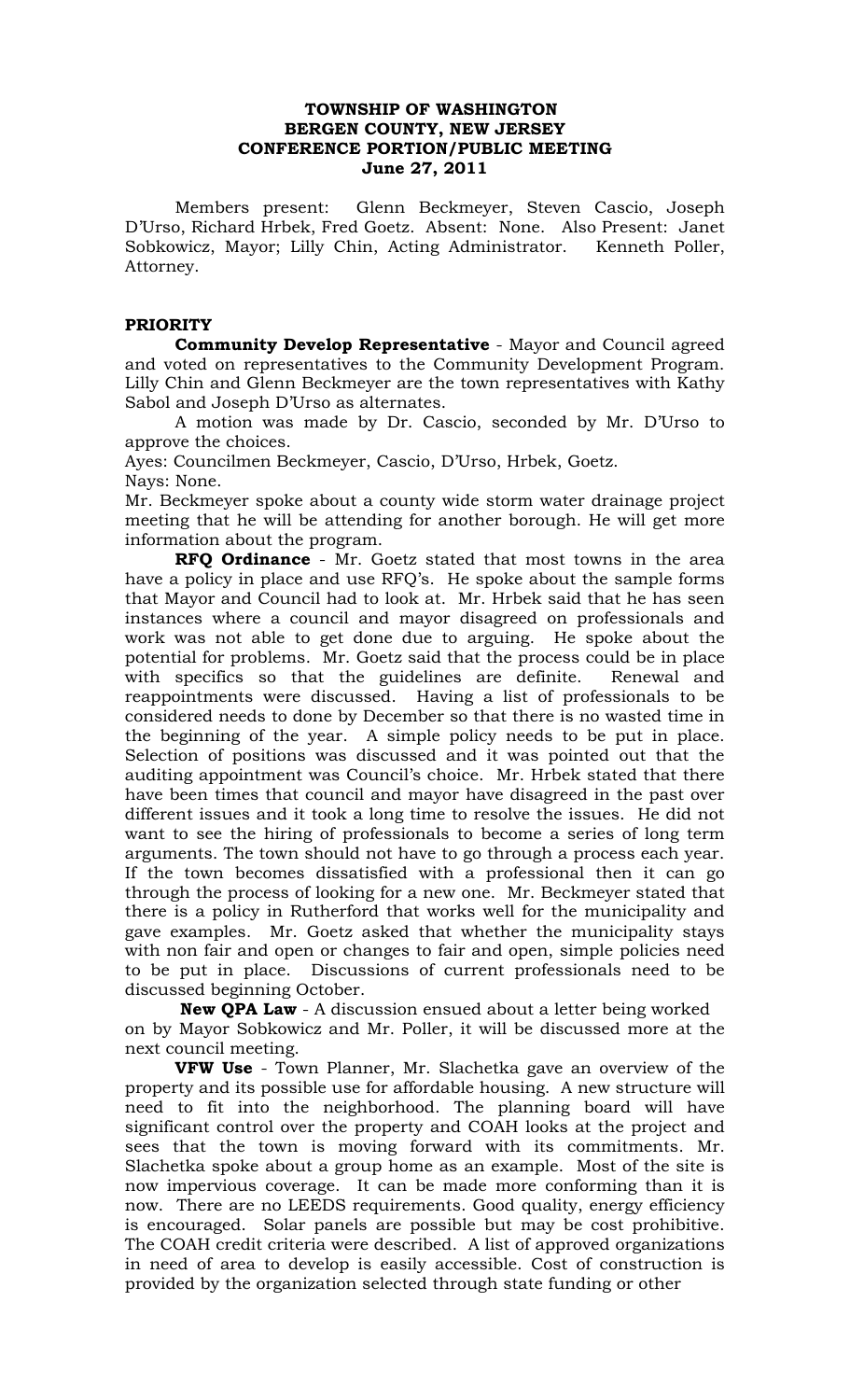means. Age restricted units could be considered. Taxes were discussed. Nonprofits were discussed. It is to the benefit of the town to move forward on a project. COAH third round was explained. Due to the fact that COAH is reworking its requirements some details in the credit structure can not be answered. Based on the type of structure and reasonable scale to suit the neighborhood will dictate the number of COAH credits the town will get. Types of units and structures were discussed including special needs homes.

**Cell Tower** – Mr. Poller said that Verizon is amenable to building on the new site behind the Dog House. The tower would be the same height. There are some legal issues involved and the town would have to go out to bid again. Mr. Poller stated that he would have to meet with Verizon again to discuss specifics.

**Resident Complaint** – A resident of Pine Lake Drive wrote a letter of complaint concerning noise at the shopping center and debris in the stream next to his house. Mayor Sobkowicz stated that extra postal deliveries have been coming into the shopping center and that was contributing to the noise. PSE&G has also cut down a row of trees recently in the area. They are going to come back to clean up the debris left. Vincent's outdoor tables are going to be looked at for any violations. Dr. Cascio gave a report on the condition of the waterway and land between the shopping center and Pine Lake Drive. Mr. D'Urso spoke about the potential of additional noise if the shopping center begins to fill. Mr. Goetz stated that the residents have to take some proactive measures of their own also.

**New Computers and IT Personnel** – The Council and Mayor agreed that there needs to be an IT technician to come in during regular working hours. Mayor Sobkowicz said that she is working on the problem. Mrs. Chin stated that the town is waiting to set up a new Edmonds program.

**Leave of Absence** – Mayor Sobkowicz said that she is working on some changes in the leave of absence policy from the 2006 personnel manual. She will have the changes ready in two weeks. Mrs. Ozment asked if the 2008 and 2010 manuals are official. Mr. Poller stated that the 2006 manual was approved by resolution, and explained the reason why the original manual was adopted by resolution to satisfy a JIF requirement. He said that in the Faulkner Act, the administrative code is the responsibility of the Mayor.

**Police Personnel and Scheduling – Mr. Goetz said that the town** now has 23 police officers with 2 leaving soon, bringing the total down to 21. He asked why towns of similar size operate on numbers less than ours without using so much overtime. Mr. D'Urso asked if the dispatchers should be utilized more for less money than the police. Mayor Sobkowicz spoke about modified clerical duties. She explained how many police officers are on light duty and how many are inactive. The Mayor said she is looking into a grant to pay for central dispatching. Mr. Goetz said that the town pays too much in overtime. Mayor Sobkowicz said that the situation will turn around in a few months.

# **UPDATE**

**CCO Ordinance** – Mayor Sobkowicz said that she spoke to John Scialla about the way CCO's are done in Saddle River. She stated that she would like to hire someone to go out and do inspections for the town.

**Recreation Fees for Fields** – A discussion ensued regarding what organizations need to pay for municipal field use and how much money